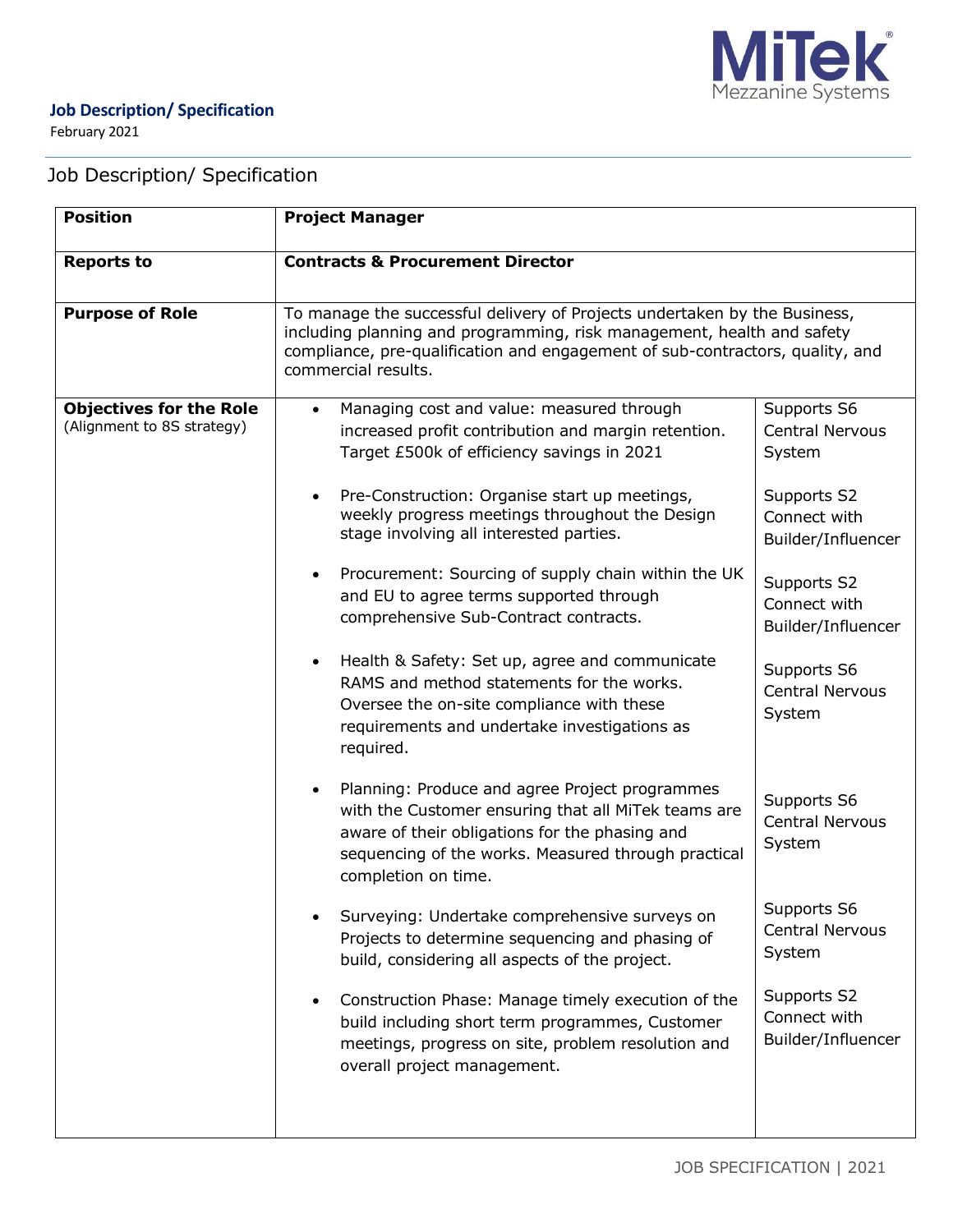

February 2021

|                                                                                                                                                                                                                                                                                       |  | Agree timely and accurate valuations, work in                                                                                                                                                                      | Supports S6            |
|---------------------------------------------------------------------------------------------------------------------------------------------------------------------------------------------------------------------------------------------------------------------------------------|--|--------------------------------------------------------------------------------------------------------------------------------------------------------------------------------------------------------------------|------------------------|
|                                                                                                                                                                                                                                                                                       |  | progress, sub-contract applications and cost to                                                                                                                                                                    | <b>Central Nervous</b> |
|                                                                                                                                                                                                                                                                                       |  | complete reporting to agreed standards.                                                                                                                                                                            | System                 |
|                                                                                                                                                                                                                                                                                       |  | Agree all variations, early warning notices and                                                                                                                                                                    |                        |
|                                                                                                                                                                                                                                                                                       |  | compensation events, raise non-conformity reports                                                                                                                                                                  |                        |
|                                                                                                                                                                                                                                                                                       |  | and final account statements to agreed standards.                                                                                                                                                                  |                        |
|                                                                                                                                                                                                                                                                                       |  |                                                                                                                                                                                                                    |                        |
|                                                                                                                                                                                                                                                                                       |  | Maintain overall auditable site records to required<br>standards.                                                                                                                                                  |                        |
|                                                                                                                                                                                                                                                                                       |  |                                                                                                                                                                                                                    |                        |
|                                                                                                                                                                                                                                                                                       |  | Ensure that M-Net costs are updated in a timely and<br>accurate manner.                                                                                                                                            |                        |
|                                                                                                                                                                                                                                                                                       |  | Provide timely and accurate CVR reports.                                                                                                                                                                           |                        |
|                                                                                                                                                                                                                                                                                       |  | All activities comply with MiTek's management rules<br>and policies.                                                                                                                                               |                        |
|                                                                                                                                                                                                                                                                                       |  |                                                                                                                                                                                                                    |                        |
| Be familiar with the Contract under which MiTek Mezzanine Systems has<br><b>Key Responsibilities</b><br>$\bullet$<br>been engaged including but not limited to commercial risks, penalty<br>clauses, processes for agreeing variations, compensation events and<br>extension of time. |  |                                                                                                                                                                                                                    |                        |
|                                                                                                                                                                                                                                                                                       |  | Undertake a comprehensive review of the Project value and budgets with<br>the Salesperson, highlight any commercial risks or shortfalls in allowances<br>and agree measures to mitigate these through the Project. |                        |
|                                                                                                                                                                                                                                                                                       |  | Set up and chair start up meetings, progress meetings and attend Project<br>review and CVR meetings as required. Engage with the Project team to<br>ensure that all key deliverables are known.                    |                        |
|                                                                                                                                                                                                                                                                                       |  | Manage time through overall and short term programmes, liaise with<br>Production and Contracts team to effectively communicate the<br>requirements of the Project.                                                 |                        |
|                                                                                                                                                                                                                                                                                       |  | Set up and agree payment cycle, payment limit forms, information to<br>ensure that applications are received, evaluated, and posted to the<br>Customer to agreed times.                                            |                        |
|                                                                                                                                                                                                                                                                                       |  | Undertake risk assessments, create Project RAMS and method<br>statements, planned lifts and communicate these with the Customer and<br>any sub-contractors.                                                        |                        |
|                                                                                                                                                                                                                                                                                       |  | Set and agree all Health & Safety requirements from Sub-Contractors,<br>site teams and staff.                                                                                                                      |                        |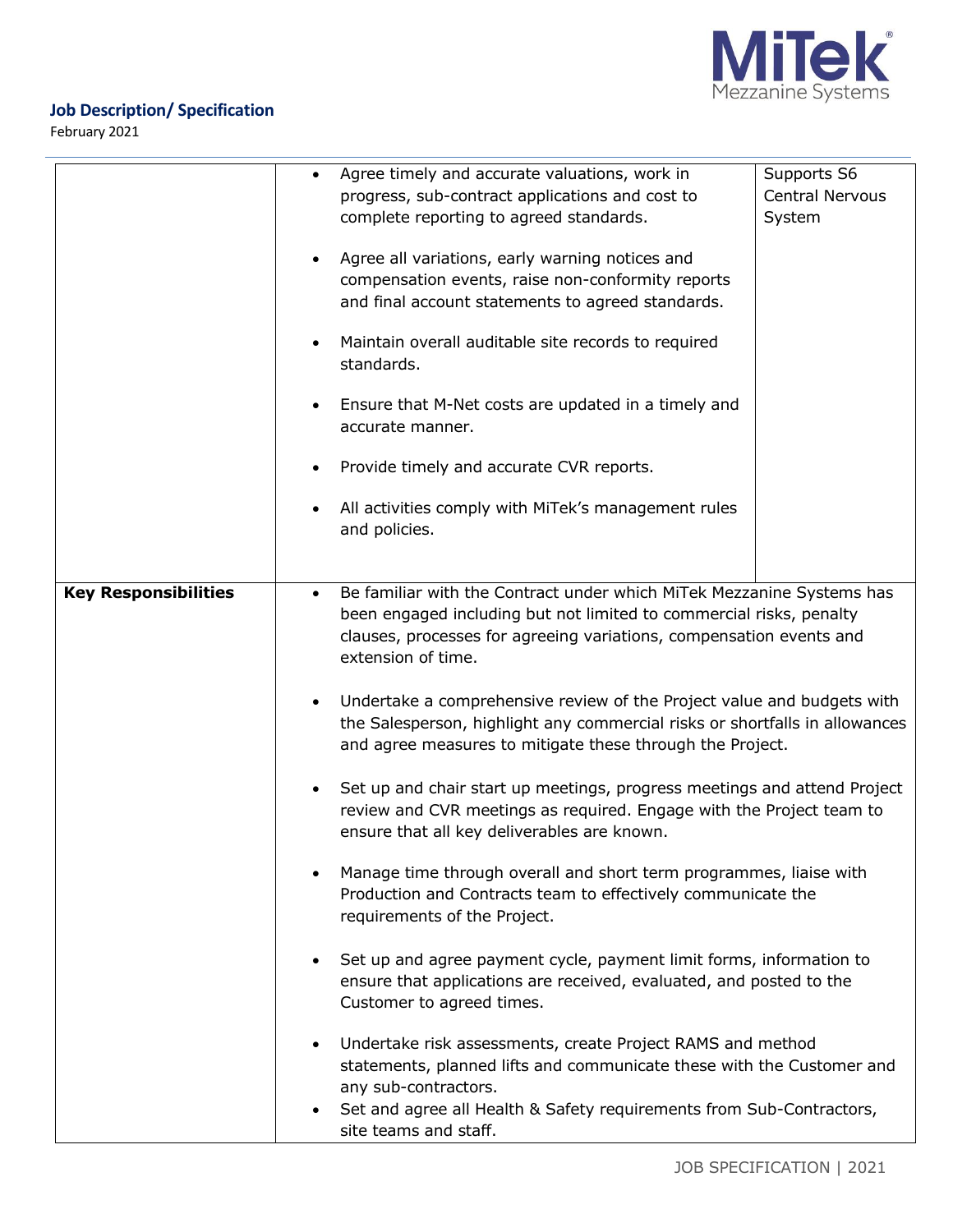

February 2021

|                                | Source and contract all Sub-Contractors using eConnect, check insurance<br>$\bullet$<br>levels and resources are adequate to meet the programme and key<br>dates/milestones.                                                |  |
|--------------------------------|-----------------------------------------------------------------------------------------------------------------------------------------------------------------------------------------------------------------------------|--|
|                                | Identify and requisition/ order all preliminary, plant and equipment<br>required to undertake the works.                                                                                                                    |  |
|                                | Maintain accurate records of all costs, projected costs in M-Net.                                                                                                                                                           |  |
|                                | Sign off and obtain authorisation for any costs that shall impact the<br>margin on the Project in strict accordance with Management rules and<br>delegation of authority.                                                   |  |
|                                | Prepare and raise valuations throughout the Project, agree interim and<br>final account statements with the Customer, raise notification in M-Net<br>and close out the Project.                                             |  |
|                                | Resolve disputes, daywork, variations, compensation events with all<br>Parties.                                                                                                                                             |  |
|                                | Prepare and attend contract value review meetings, Post contract<br>reviews.                                                                                                                                                |  |
|                                | All supply chain have been pre-qualified through eConnect and are<br>available for use.                                                                                                                                     |  |
|                                | All activities comply with MiTek's management rules and policies.                                                                                                                                                           |  |
| <b>Delegation of Authority</b> | Level 3                                                                                                                                                                                                                     |  |
| <b>Management Rules</b>        | All activities must be authorised in strict accordance with the Delegation of<br>authority.                                                                                                                                 |  |
|                                | Any cost that will impact the margin on a Project where the impact is $£10,000$ or<br>will impact margin by 1%, whichever is the smaller amount, must be signed off<br>in accordance with the Notification of Loss process. |  |
|                                | Programmes are produced and continually monitored, any delay is recorded with<br>an explanation so that it can be assessed in progress meetings.                                                                            |  |
|                                | All purchases must be conducted under formal sub-contract arrangements.                                                                                                                                                     |  |
|                                | Payment limit forms must be completed for Sub-Contractors as required.                                                                                                                                                      |  |
|                                | No retrospective purchase orders.                                                                                                                                                                                           |  |
|                                | Always post cost in a timely and accurate manner in M-Net in advance of any<br>cost being incurred/ invoiced.                                                                                                               |  |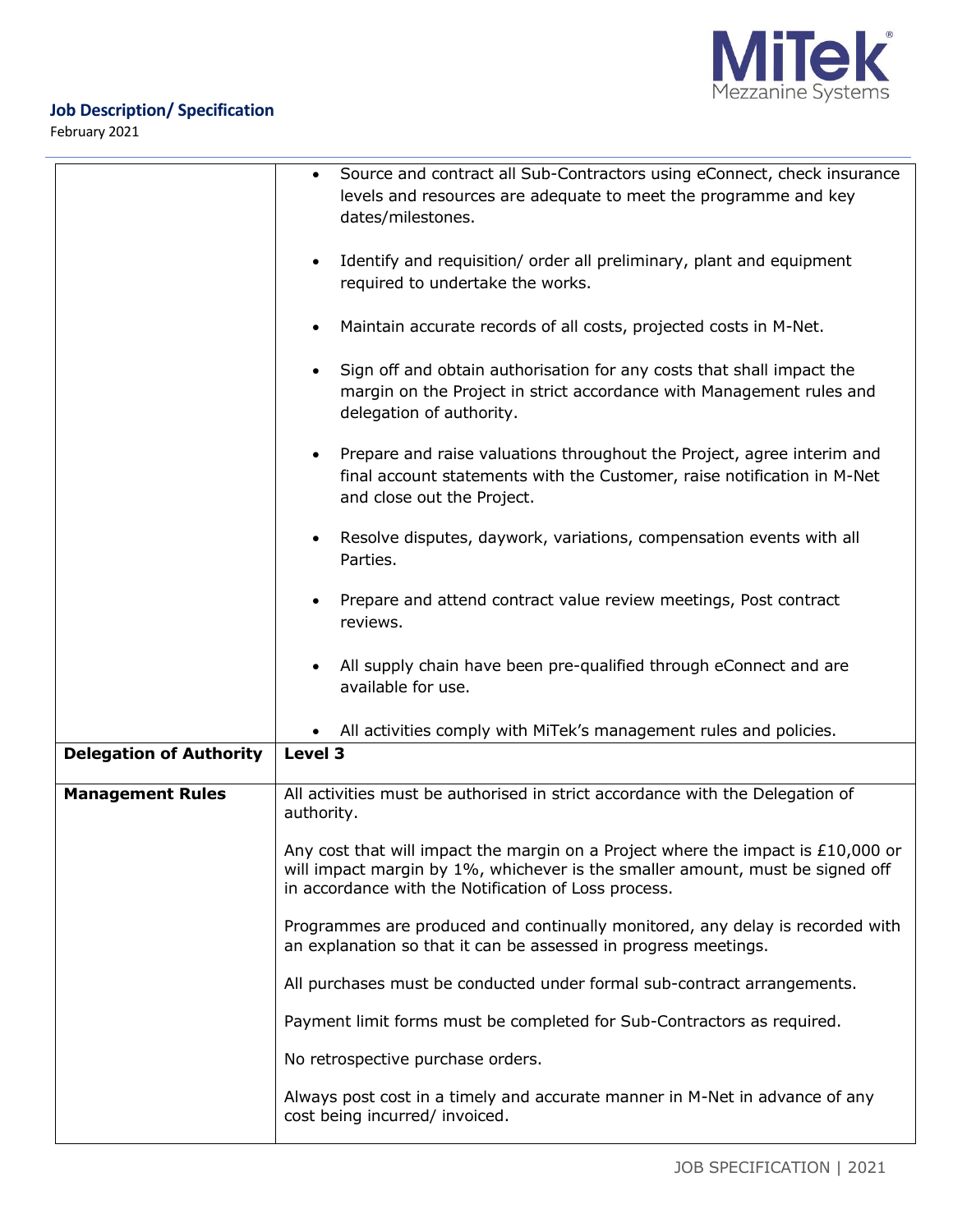

February 2021

| Do not share commercially sensitive information with any Supply Chain member<br>other than through normal business practices. |
|-------------------------------------------------------------------------------------------------------------------------------|
| Comply with all Company Policies at all times.                                                                                |

## Knowledge

| Essential                                                                                                                                                               | Desirable                                                                                                                                           |
|-------------------------------------------------------------------------------------------------------------------------------------------------------------------------|-----------------------------------------------------------------------------------------------------------------------------------------------------|
| <b>Education and Training</b>                                                                                                                                           |                                                                                                                                                     |
| Educated to degree level/ professional<br>$\bullet$<br>qualification or equivalent experience.<br>CSCS card<br>SSSTS min or equivalent                                  | RICS or 10-years' experience in a similar<br>role<br>Project Management qualified<br><b>SMSTS</b> qualified<br>CSCS black card<br><b>MS Project</b> |
| <b>Knowledge</b><br>Project management<br>Quantity surveying<br>NEC/JCT Contracts & Sub-Contract<br>Health & Safety Risk assessment<br>Construction industry experience | Engineering<br>• Mezzanine Industry<br>Managing Projects $>$ £5m<br><b>Contract Litigation</b><br>SHEQ Management plans                             |

# **Skills**

| Essential                                                                                                                                                                                                                                                                                                                                                   | <b>Desirable</b>                                                                         |
|-------------------------------------------------------------------------------------------------------------------------------------------------------------------------------------------------------------------------------------------------------------------------------------------------------------------------------------------------------------|------------------------------------------------------------------------------------------|
| <b>Skills</b><br>Strong management skills<br>Excellent negotiator<br>Leadership experience<br>Strategic thinking, planning and execution<br>Proven track record of delivering projects<br>Process and procedures<br>Audits and compliance management<br>Time management<br>Commercial awareness<br>Excellent IT skills, Excel, MS Office, Teams<br>Numeracy | Sub-Contract procurement<br>CE & EW<br>MS Project or similar planning tools<br>Languages |

## Attitude

| nuuuu                                                                                                                                                                                                        |                                                                                                                                                                                                                                                               |
|--------------------------------------------------------------------------------------------------------------------------------------------------------------------------------------------------------------|---------------------------------------------------------------------------------------------------------------------------------------------------------------------------------------------------------------------------------------------------------------|
| Essential                                                                                                                                                                                                    | <b>Desirable</b>                                                                                                                                                                                                                                              |
| <b>Attitude</b><br>Ability to work under pressure to<br>demanding deadlines<br>Prioritize workload<br>Confident & assertive<br>Good written and verbal communication<br>skills<br>Empathy<br>Professionalism | Completer. finisher<br>$\bullet$<br>Strong negotiation skills<br>Excellent written and communication skills<br>$\bullet$<br>Good presentation skills<br>$\bullet$<br>Proactive not reactive<br>Ability to work remotely or as part of a<br>$\bullet$<br>team. |